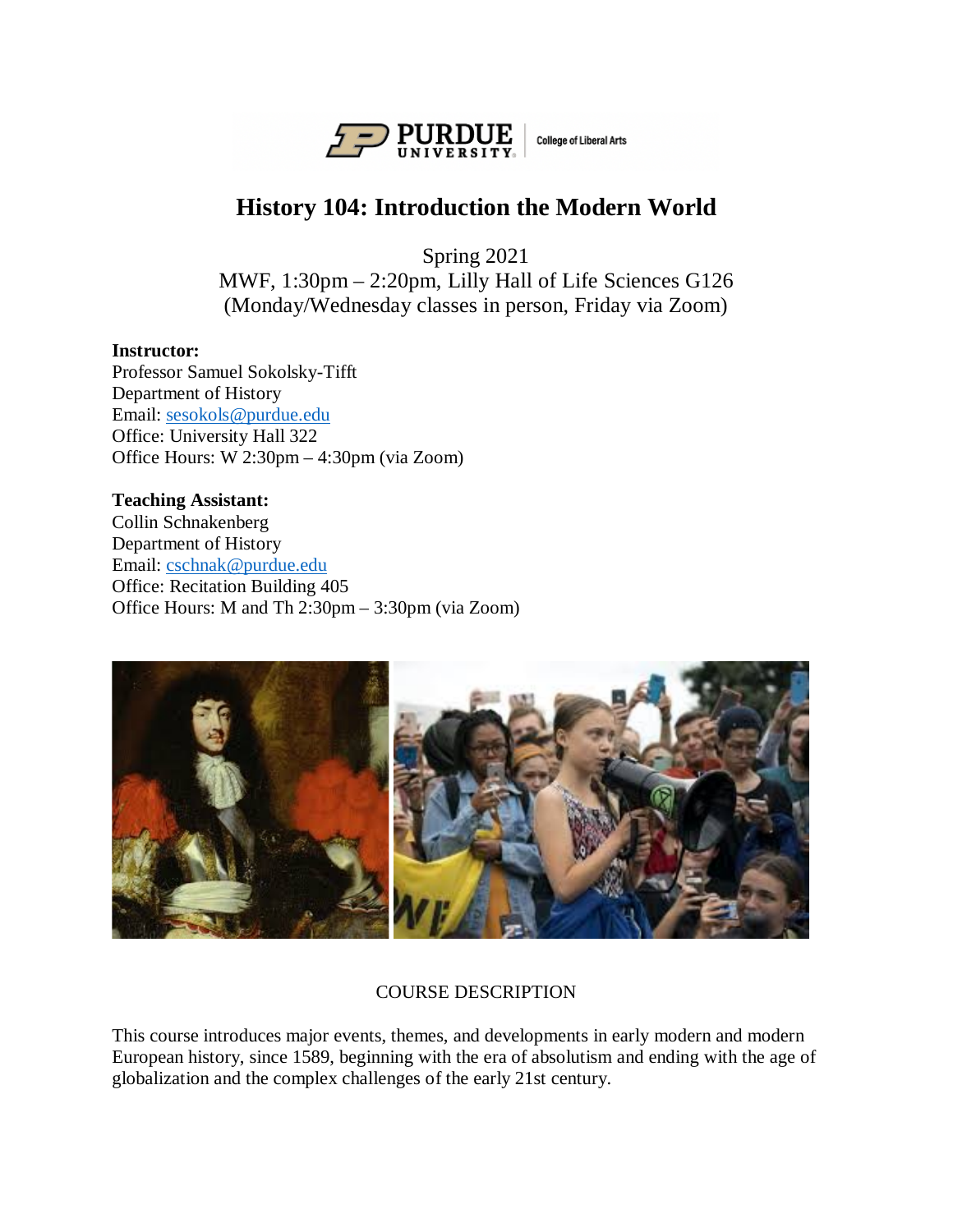Throughout the semester, we will examine the political and military clashes that shaped Europe, but we will devote particular attention to the religious, economic, cultural, and psychological changes that accompanied these conflicts. We will explore the most influential events and developments seen during this time period as well as the everyday experiences and responses of ordinary Europeans.

We will pay particular attention to worldviews, political ideologies, and the relationships between ruler and ruled: as seen over time, how have Europeans understood their communities, the world beyond their communities, and their relationships between one another? How were they oppressed? How were they oppressed in ways that tell us about our current life today?

We will explore these questions by engaging primary sources (materials created by individuals and groups of people with direct involvement in historical events and developments). Using inclass exercises and discussions as well as written assignments, students will analyze, discuss, and create their own primary sources to develop critical and history thinking skills.

#### **Course Structure**

This course is Hybrid. This means that on M/W all students will be able to attend class in person, with ample physical distance between all students, and the professor's lecture will be broadcast simultaneously via Boilercast. Friday classes will be held via Zoom, and involve a discussion of that week's themes, historiography, and philosophical questions where you can share your thoughts and questions. You can expect to spend 5-6 hours on this class per week. We will go through roughly a chapter of the textbook a week, and you will complete a reading quiz ("Learning Curve") due Mondays at noon on the chapter you will have read over the weekend.

In order to minimize physical contact and allow for maximum flexibility, students will complete these online reading quizzes through the textbook's digital platform, LaunchPad, and submit all written assignments on Brightspace. We will use Hotseat, a tool for student responses, to conduct at least some of our discussions and in-class exercises, and students will always have the opportunity to ask questions and actively participation in these class meetings. I will not take attendance in class, but I do expect you to either attend class in person or commit to watching our class meetings on Boilercast. All class lectures will be recorded and available via Brightspace. Students can either follow the "live" transmission of that day's class (albeit with a slight delay) or they may watch the full recorded Boilercast after the conclusion of class. As goes without saying, health and well-being are our number one concern, so if it seems unwise to hold classes in person, we will be ready to switch the class online, and will let you know in advance.

#### **Brightspace:**

Our class Brightspace page will be organized using the "Week by Week" View. Learning Curves, chronologies, powerpoint slides, and any additional materials assigned for classes will be linked to that week's module. Check the Brightspace regularly.

The weekly modules will also link to your written assignments, and, in addition, you can always locate your assignments by clicking on the "Assignment" tab on the Brightspace menu, located under the course banner. Should you be unable to locate or access any of these materials on Brightspace, please let us know as soon as possible.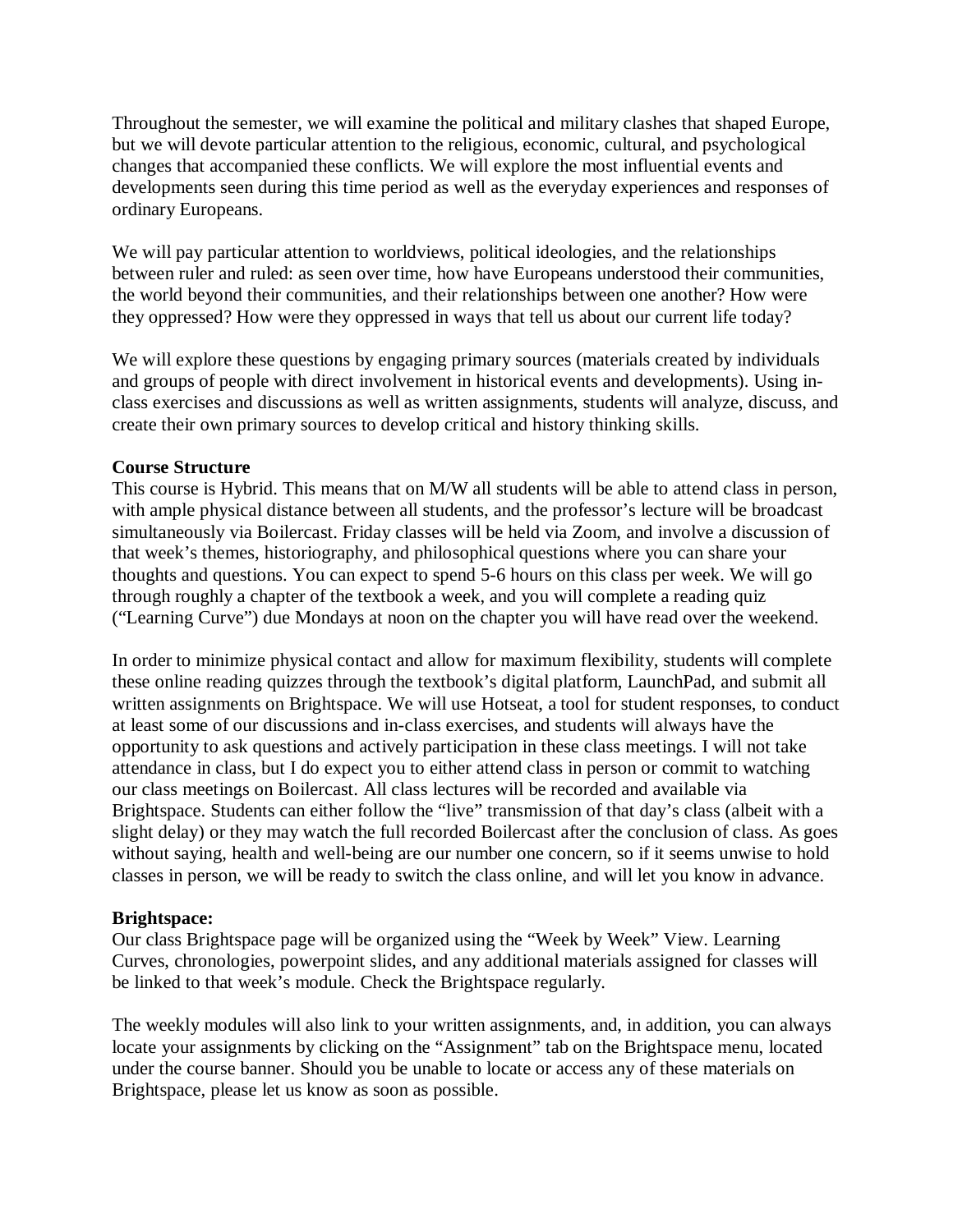## LEARNING OBJECTIVES

As a student in this course, you will learn to:

1. Evaluate, contextualize, and assess the significance of primary sources, both written and visual.

2. Identify and explain the significance of major ideas and developments that occurred in this period of European history.

3. Develop your knowledge of historical skills, particularly synthesis, periodization, continuity and change over time, and contextualization, and employ these skills in your own writing.

4. Learn to use primary source-based evidence in order to construct and defend an argument.

5. Discern and evaluate the historical perspectives informing both primary and secondary sources, including our textbook.

## REQUIRED TEXTS

We will be using the textbook *A History of Western Society* in addition to Launchpad, a digital program accompanying this textbook. Taken together, the text and Launchpad contain the materials you will need to use in this class; you do not need to purchase any other texts or materials. Throughout the semester, we will also examine other materials that are not included in the text/Launchpad set, but I will provide these to you in class and/or on Brightspace as PDFs.

You will have two options to obtain the textbook plus Launchpad. Either of these options is fine, so you'll have to decide what format is best for you. Not every section of HIST 104 uses the same textbook and/or digital learning program, so make sure you are buying the materials for our particular section of HIST 104. Regardless of which option you choose, please ensure that you are using the correct edition of this particular text, as specified in the information below.

## **Option 1: Obtain Launchpad/E-Book of the Test**

Buy LaunchPad for *A History of Western Society* (Six Month Online), 13th edition. Textbook Authors: Merry E. Wiesner-Hanks, Clare Haru Crowston, Joe Perry, and John P. McKay. ISBN  $\text{\#}9781319112622$ . Retail price for students = \$45.99, for six-month access (you do not have to return the text once done; the license simply expires). If you wish to buy this directly from the Macmillan Learning Student Store, you may do so via this link:

[https://store.macmillanlearning.com/us/product/LaunchPad-for-A-History-of-Western-Society-](https://store.macmillanlearning.com/us/product/LaunchPad-for-A-History-of-Western-Society-Six-Month-Access/p/1319112625?_ga=2.12815031.1203339361.1605622849-1835683934.1559076528)[Six-Month-Access/p/1319112625?\\_ga=2.12815031.1203339361.1605622849-](https://store.macmillanlearning.com/us/product/LaunchPad-for-A-History-of-Western-Society-Six-Month-Access/p/1319112625?_ga=2.12815031.1203339361.1605622849-1835683934.1559076528)

[1835683934.1559076528.](https://store.macmillanlearning.com/us/product/LaunchPad-for-A-History-of-Western-Society-Six-Month-Access/p/1319112625?_ga=2.12815031.1203339361.1605622849-1835683934.1559076528) You will also be able to purchase this Launchpad/ebook option through a link provided on our class Brightspace page.

## OR

# **Option 2: Obtain Paper Version of the Text and add on Launchpad**

Buy the paper version of the textbook and add LaunchPad. You can buy a bundle set of this from the University Book Store, though it is not the cheapest option: *A History of Western Society*, Volume 2, 13th edition + LaunchPad for *A History of Western Society* (Six-Months Access) 13th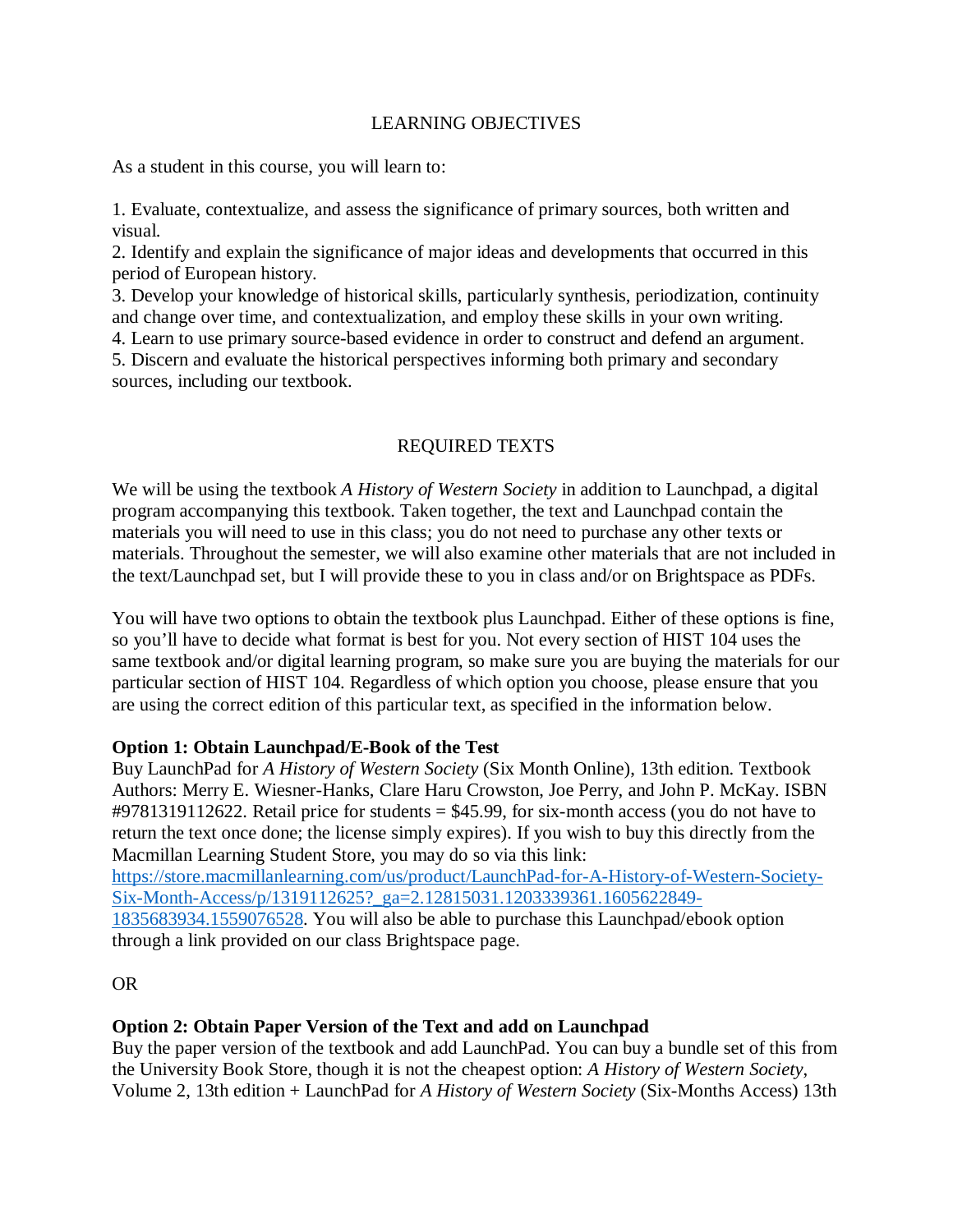edition Package. Textbook Authors: Merry E. Wiesner-Hanks, Clare Haru Crowston, Joe Perry, and John P. McKay. ISBN #9781319353438. Retail price for students= \$160.99. (Please note: this bundled set should also come with a separate document reader. The e-book version has this document reader already embedded in it.) Much cheaper than at the University Book Store, you can instead order a paperback value edition directly from Macmillan with free shipping if you use the code "**SHIPFREE**"**:** [Macmillan](https://store.macmillanlearning.com/us/product/A-History-of-Western-Society-Value-Edition-Volume-2/p/1319112463?_ga=2.54311656.1392418751.1610384333-1835683934.1559076528) Learning Student Store Link (click here). If you choose this option, be sure to add on LaunchPad just as you would for the University Book Store addition: click on "Packages" instead of "Format" and buy the Paperback + Launchpad for \$52.99.

The reason to buy a paper version would be 1) that you prefer physical texts or 2) that you want to keep the text for longer than the six-month access Option 1 involves, but it is by no means required or especially encouraged, and I expect that most students will follow Option 1.

#### **Important last step, regardless of which option you choose, for your grades to show up:**

After you obtain your copy of Launchpad and create your Launchpad account as per the instructions, you will then need to connect your Launchpad account with Brightspace. Please follow these instructions to do so: [https://purdue.brightspace.com/content/enforced/213977](https://purdue.brightspace.com/content/enforced/213977-wl.202120.HIST.10400.004/LaunchPad%20Student%20Registration/LaunchPad%20Registration%20Instructions.html) [wl.202120.HIST.10400.004/LaunchPad%20Student%20Registration/LaunchPad%20Registrat](https://purdue.brightspace.com/content/enforced/213977-wl.202120.HIST.10400.004/LaunchPad%20Student%20Registration/LaunchPad%20Registration%20Instructions.html) [ion%20Instructions.html.](https://purdue.brightspace.com/content/enforced/213977-wl.202120.HIST.10400.004/LaunchPad%20Student%20Registration/LaunchPad%20Registration%20Instructions.html) Make sure to register on LaunchPad with **the same email you used to sign up for Launchpad** (otherwise you might create two LaunchPad accounts, and have to talk to tech support). The recommended web browser for Launchpad is Google Chrome, so if you encounter issues on another browser, you might want to first switch to Chrome. Launchpad is not supported on mobile devices, unfortunately.

#### **SCHEDULE**

*Note:* As of the beginning of term, the plan is to have in-person classes on Mondays and Wednesdays, and Friday classes via Zoom. This will of course all be contingent on how the pandemic develops, with health being the priority, so approach the class with the understanding that if the Covid situation gets really bad over the course of the semester we may have to transition to all online classes (via Zoom). You will be notified of all changes via Brightspace and email.

#### **Week 1 Introduction**

- Wed. Jan 20: Introduction to the Course, Syllabus, Topics, and Themes · Set up your Launchpad access and link to your Brightspace account
- Fr. Jan 22: Writing in History + Primary Sources Discussion; Looking Forward · On Brightspace: chapters from *A Pocket Guide to Writing in History*: "Introduction: Why Study History?", "Working with Sources", and selections from "Approaching Typical Assignments in History" (note: these are in one PDF) · Online map review: quiz yourself

## **Week 2 Chapter 15**

# Mon. Jan 25: Absolutism and Constitutionalism, 1589-1725

- · Read Chapter 15
- · Chapter 15 Learning Curve completion: 12pm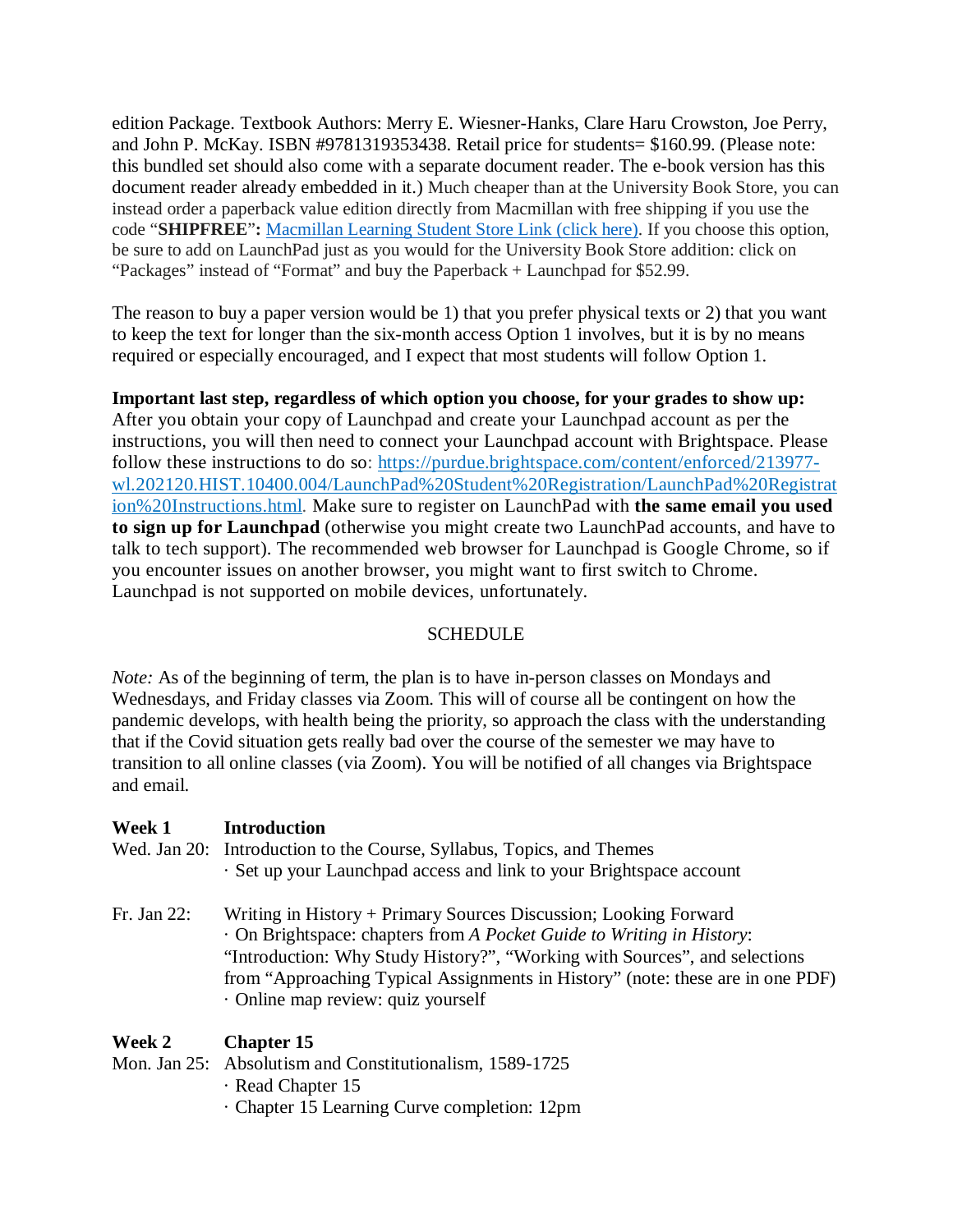| Wed. Jan 27:          | Absolutism and Constitutionalism (cont.)<br>Initial questionnaire due by 12pm                                                                              |
|-----------------------|------------------------------------------------------------------------------------------------------------------------------------------------------------|
| Fr. Jan 29:           | Discussion                                                                                                                                                 |
| Week 3<br>Mon. Feb 1  | <b>Chapter 16</b><br>Toward a New Worldview, 1540-1789<br>· Read Chapter 16<br>Chapter 16 Learning Curve completion: 12pm                                  |
| Wed. Feb 3:           | Toward a New Worldview (cont.)                                                                                                                             |
| Th. Feb 4             | Primary source analysis due by 10pm                                                                                                                        |
| Fr. Feb 5             | Discussion                                                                                                                                                 |
| Week 4<br>Mon. Feb 8: | <b>Chapter 17 and Chapter 18</b><br>The Expansion of Europe, 1650-1800<br>· Read Chapter 17<br>· Chapter 17 Learning Curve completion: 12pm                |
|                       | Wed. Feb 10: Life in the Era of Expansion, 1650-1800<br>· Read Chapter 18<br>· Chapter 18 Learning Curve completion: 12pm                                  |
| Fr. Feb 12:           | Discussion                                                                                                                                                 |
| Week 5                | <b>Chapter 19 and Chapter 20</b><br>Mon. Feb 15: Revolutions in Politics, 1775-1815<br>· Read Chapter 19<br>Chapter 19 Learning Curve completion: 12pm     |
|                       | Wed. Feb 17: Reading Day (no class)<br>The Revolution in Energy and Industry, 1780-1850<br>· Read Chapter 20<br>Chapter 20 Learning Curve completion: 10pm |
| Fr. Feb 19:           | Discussion                                                                                                                                                 |
| Week 6                | <b>Chapter 21</b><br>Mon. Feb 22: Ideologies and Upheavals, 1815-1850<br>· Read Chapter 21<br>Chapter 21 Learning Curve completion: 12pm                   |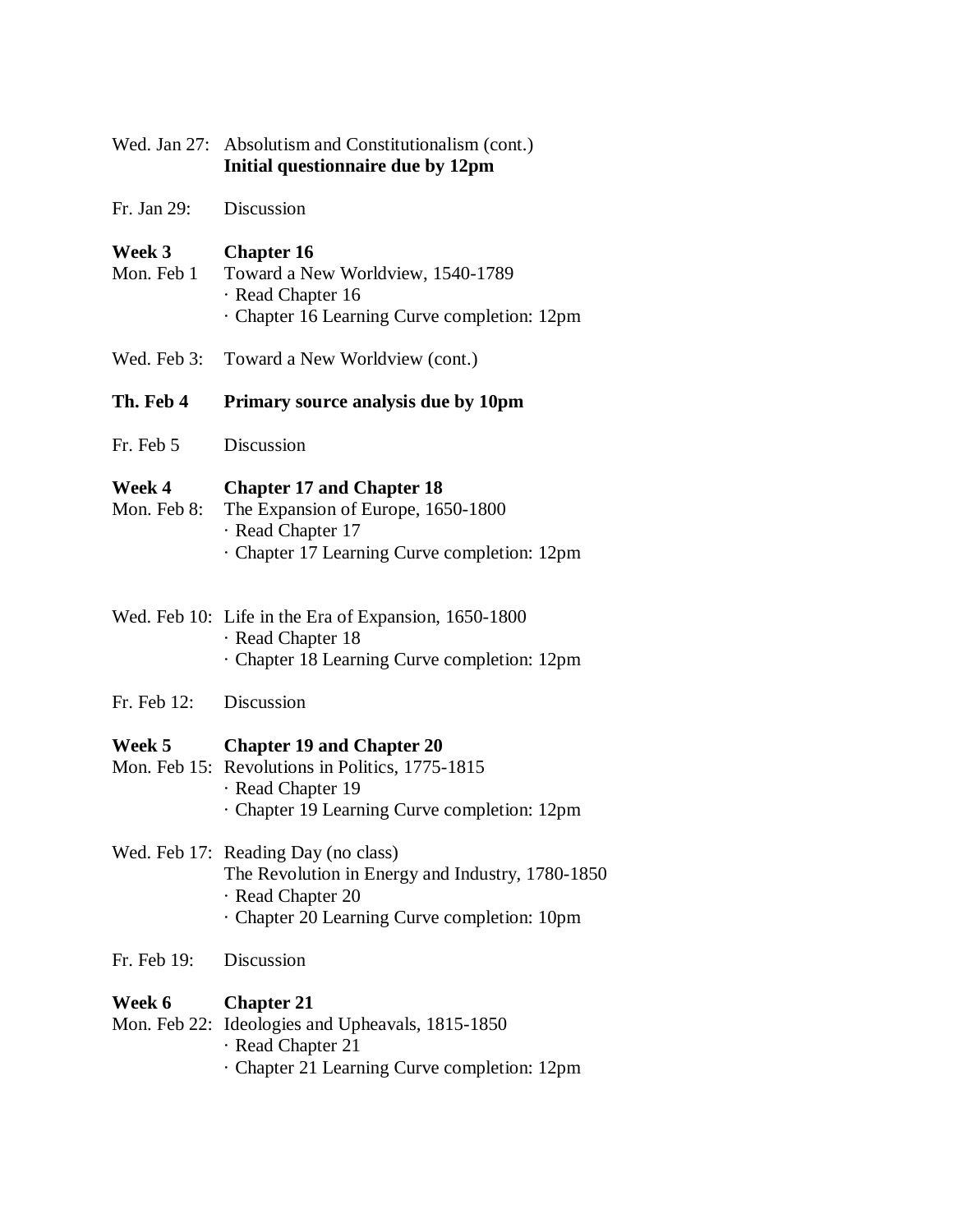|                              | Wed. Feb 24: Ideologies and Upheavals (cont.)                                                                                          |
|------------------------------|----------------------------------------------------------------------------------------------------------------------------------------|
| Fr. Feb 26:                  | Discussion                                                                                                                             |
| <b>Week 7</b><br>Mon. Mar 1: | <b>Chapter 22</b><br>Life in the Emerging Urban Society, 1840-1914<br>· Read Chapter 22<br>Chapter 22 Learning Curve completion: 12pm  |
|                              | Wed. Mar 3: Life in the Emerging Urban Society (cont.)                                                                                 |
| Fr. Mar 5:                   | Discussion                                                                                                                             |
| Sat. Mar 6                   | Written assignment due by 10pm                                                                                                         |
| Week 8<br>Mon. Mar 8:        | <b>Chapter 23</b><br>The Age of Nationalism, 1850-1914<br>· Read Chapter 23<br>Chapter 23 Learning Curve completion: 12pm              |
|                              | Wed. Mar 10: The Age of Nationalism (cont.)                                                                                            |
| Fr. Mar 12:                  | Discussion                                                                                                                             |
| Week 9                       | <b>Chapter 24</b><br>Mon. Mar 15: The West and the World, 1815-1914<br>· Read Chapter 24<br>Chapter 24 Learning Curve completion: 12pm |
|                              | Wed. Mar 17: The West and the World (cont.)                                                                                            |
| Fr. Mar 19:                  | Discussion                                                                                                                             |
| Week 10 Chapter 25           |                                                                                                                                        |
|                              | Mon. Mar 22: War and Revolution, 1914-1919<br>· Read Chapter 25<br>Chapter 25 Learning Curve completion: 12pm                          |
|                              | Wed. Mar 24: War and Revolution (cont.)                                                                                                |
| Fr. Mar 26:                  | Discussion                                                                                                                             |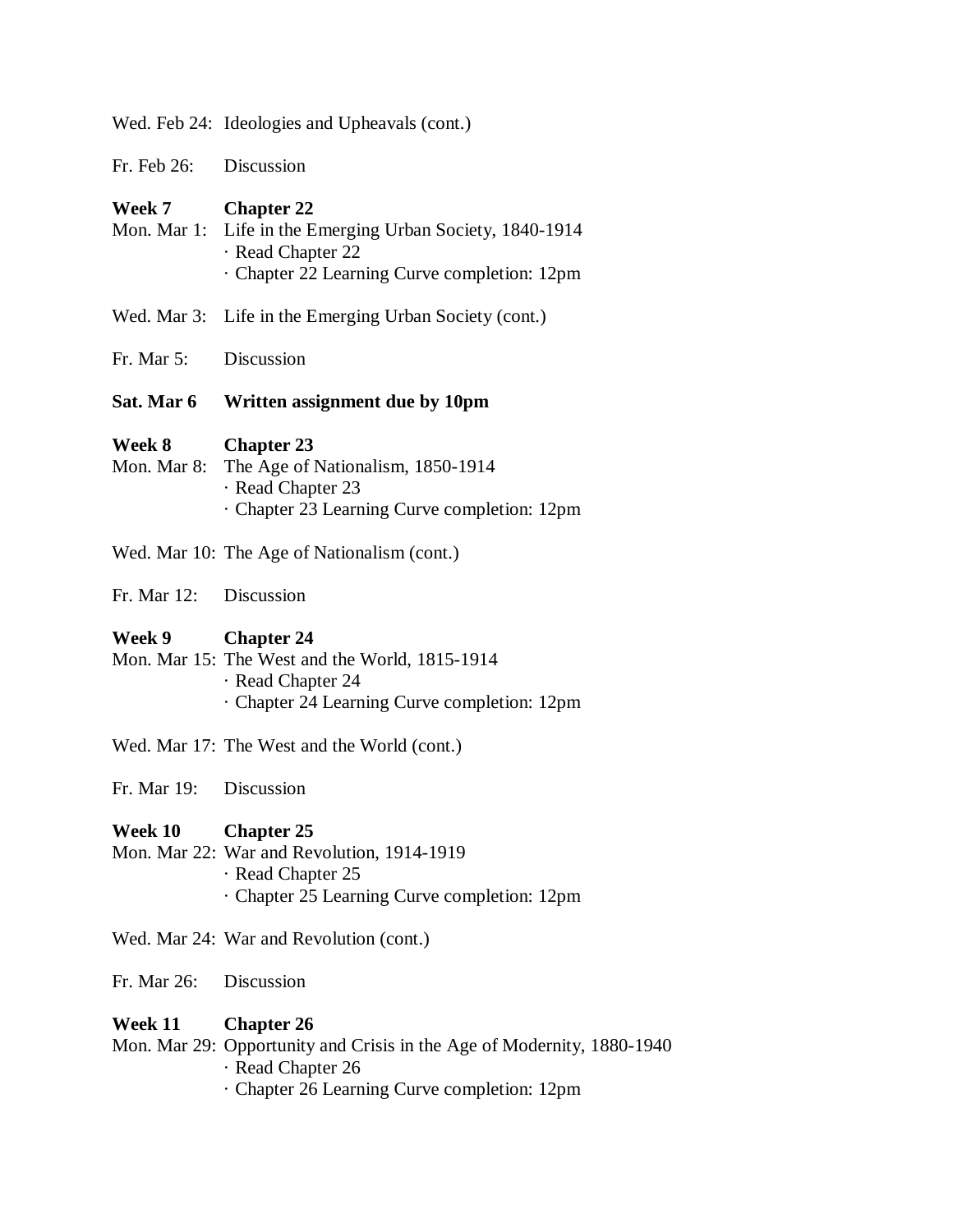Wed. Mar 31: Opportunity and Crisis in the Age of Modernity (cont.)

### **Th. Apr 1 Primary source analysis due by 10pm**

#### **Week 12 Chapter 27**

- Mon. Apr 5: Dictatorships and the Second World War, 1919-1945 · Read Chapter 27 · Chapter 27 Learning Curve Completion: 12pm
- Wed. Apr 7: Dictatorships and the Second World War (cont.)
- Fr. Apr 9: Discussion

#### **Week 13 Chapter 28**

- Mon. Apr 12: Cold War Conflict and Consensus, 1945-1965 · Read Chapter 28 · Chapter 28 Learning Curve Completion: 12pm
- Wed. Apr 14: Cold War Conflict and Consensus (cont.)
- Fr. Apr 16: Discussion

#### **Week 14 Chapter 29**

- Mon. Apr 19: Challenging the Postwar Order, 1960-1991 · Read Chapter 29 · Chapter 29 Learning Curve completion: 12pm
- Wed. Apr 21: Challenging the Postwar Order (cont.)
- Fri. Apr 23: Discussion

## **Sat. Apr 24: Written Assignment due by 10pm**

#### **Week 15 Chapter 30**

- Mon. Apr 26: Life in an Age of Globalization, 1990-2020
	- · Read Chapter 30
	- · Chapter 30 Learning Curve completion: 12pm
- Wed. Apr 28: Life in an Age of Globalization (cont.)
- Fr. Apr 30: Final Discussion, Looking Back

#### **Wed. May 5: Final Reflection due by 6pm**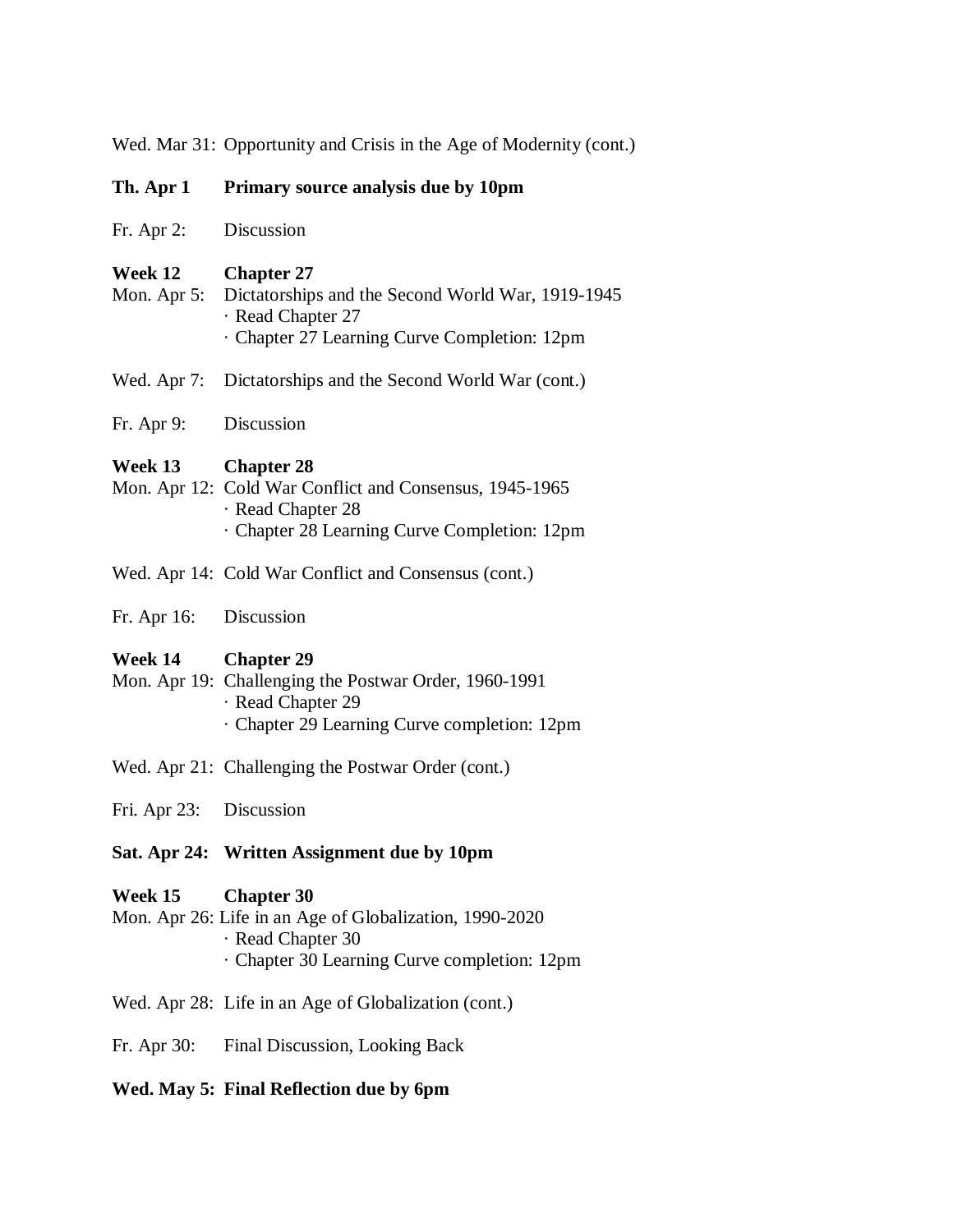## ASSIGNMENTS AND ASSESSMENT

Over the course of the semester, you will complete the following assignments for a total of 1000 points, and your final course grade will be assessed as detailed below.

## **Completion of Learning Curve assessments (reading quizzes on that week's chapter) as assigned before the Monday class meeting = 300 points total over course of semester**

o You will be assessed for completion, not the score earned on each Learning Curve. These are intended to help you discern both main ideas and specific details from the textbook.

o There are 16 Learning Curves over the course of the semester, typically due Mondays at noon. You have to complete 15 of these, with each worth 20 points.

o If you choose to complete the extra Learning Curve beyond this required 15, you will earn an additional 20 extra credit points. Therefore, if you complete 16 Learning Curves, you will earn an additional 20 points beyond the 300.

o Both Launchpad and Brightspace will record your completion of these, and you should be able to check how many you have completed. I would also suggest that you use the Personal Progress Form to track which ones you have completed and when. Neither I nor your TA will be able to tell you how many you have completed/have yet to do.

o You must complete these by 11:59am on the date they are assigned in order to receive credit for them. With the Launchpad system, I cannot extend the due/date time once it has passed, unfortunately.

o I will program Launchpad so that you should receive reminders about your upcoming Learning Curves 24 hours in advance of its due date/time.

#### **Primary source analyses and other written assignments = 6 over the course of the semester,**

**for a total of 700 points.** These are not research-based essays and assignments; you need only your course materials to complete these. As we approach the due dates, I will provide further details about each assignment, and we will also discuss them/occasionally prepare in class. Typically they will be a minimum of 500 or 750 words and involve historical thinking skills.

o Initial Questionnaire, due Wed. Jan. 27 by 12pm 50 points

o Primary Source Analysis, due Th. Feb. 4 by 10pm 100 points

o Written Assignment, due Th. March 6 by 10pm 150 points

o Primary Source Analysis, due Th. April 1 by 10pm 150 points

o Written Assignment, due Sat. April 24 by 10pm 150 points

o Final Reflection, due Wed. May 5, by 6pm 100 points

## **Assignment Checklist:**

· You should submit all written assignments via Brightspace, in the form of a separate Word document. You can also submit as a PDF, should you be unable to upload a Word document. · All assignments must be typed. Use Times New Roman, in 12 point size, and use doublespacing unless instructed otherwise.

· Your document title should list your last name as well as the document due date or title of the assignment. Please put your name first in the document title, so, if I were writing the assignment, it would appear as "Sokolsky-Tifft Writing Assignment due Thurs Mar. 6."

· Please review, revise, and proofread your work before submitting. As we will discuss in class, your assignments should be examples of "reader-based prose," not something you quickly draft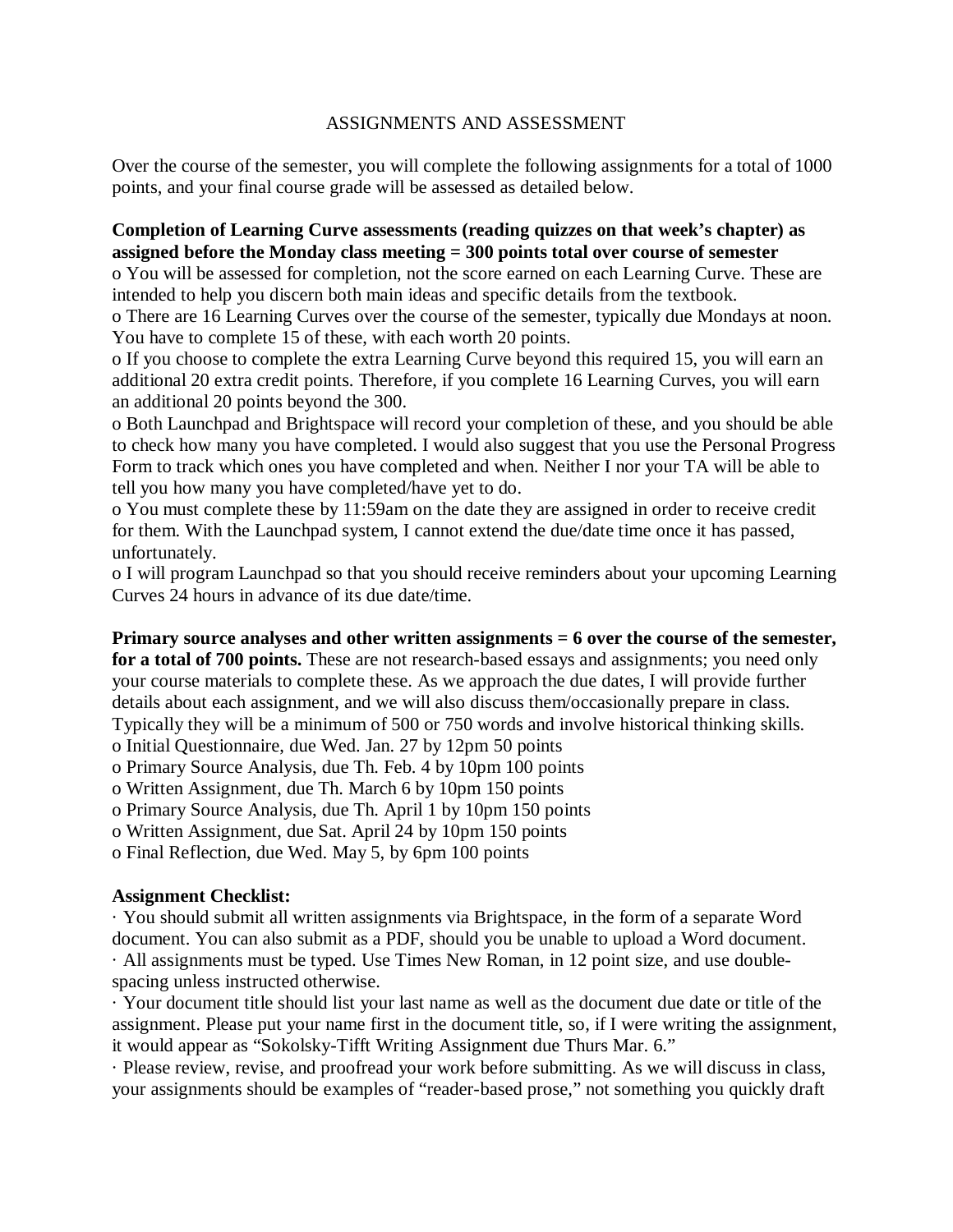for yourself. We cannot assess your work if it is missing words, punctuation, etc., that impede your meaning.

## **Draft Review Policy:**

We will be happy to review a draft of your primary source analyses and written assignments, so please come by Office Hours. Our feedback is intended to help you revise your work. It is not intended as an indication or guarantee of a particular grade. If you wish to discuss your draft and/or receive written feedback, please bring your draft to the zoom meeting and be prepared to share your screen so that we can read and discuss your work together.

## **Late policy:**

I hope that you will be able to complete all of your written assignments and primary source analyses in accordance with the deadlines listed above. However, should you anticipate a problem with an expected deadline, contact me as soon as possible to discuss your options, including any late penalties. On my end, it is much easier to adjust deadlines before an assignment is due as opposed to afterwards, so please reach out sooner rather than later. Note, too, that I cannot extend the Launchpad due date/time after it has passed, so please plan accordingly.

## **Grading Scale**

Over the course of the semester, you will accumulate points as described above, and your final course grade will be based on your total number of points out of 1000. There is no curve in the class; your grade depends upon your individual performance earning these points. For your final course grade, your points will translate into the following letter grades.

Excellent: A+ (97-100), A (94-96), A- (90-93) Above Average: B+ (87-89), B (84-86), B- (80-83) Average: C+ (77-79), C (74-76), C- (70-73) Below Average: D+ (67-69), D (64-66), D- (60-63) Failing: Below 60

Feel free to consult with me at any time about your work and standing in the course, or any other questions, concerns, or ideas you may have. My office hours are listed above, or you can reach me by email. Please note that discussing grades in emails is not permitted according to university policies.

## COURSE POLICIES

**COVID-19:** Due to COVID-19, please keep the Protect Purdue Pledge:

<https://protect.purdue.edu/pledge/> and review the information for students regarding health and safety: [https://protect.purdue.edu/students/campus-2020/.](https://protect.purdue.edu/students/campus-2020/)

• Do not come to class if you suspect you might be ill or if you think that you have been exposed to COVID-19. If you are exhibiting symptoms of COVID-19, all Purdue students, faculty members and staff are encouraged to immediately contact the Protect